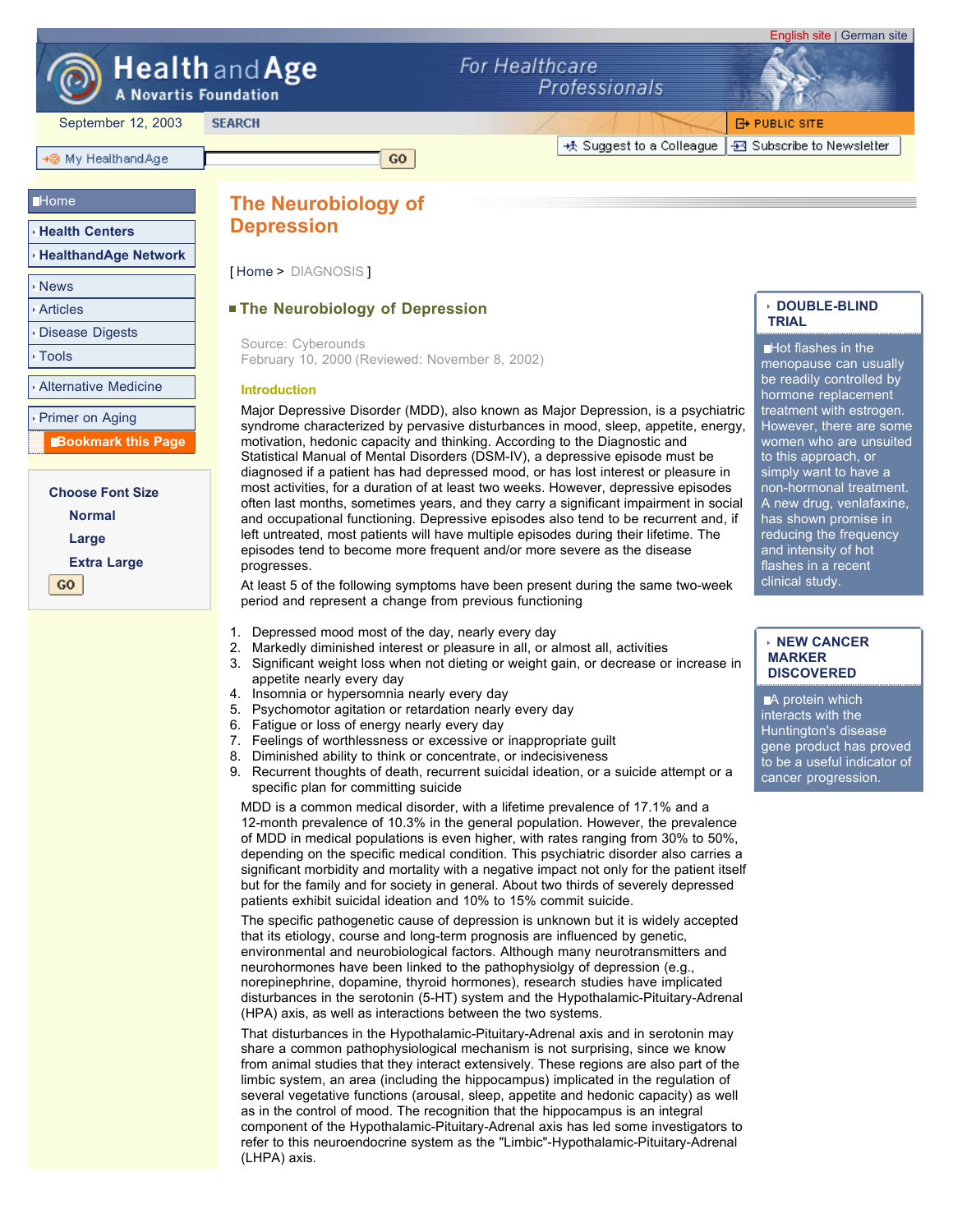The LHPA is the classic neuroendocrine system that responds to stress. Perception of stress by an organism results in a series of events, the final result of which is the secretion of glucocorticoids (cortisol in humans, corticosterone in rats) from the adrenal cortex. Activation and termination of the adrenocortical stress response is critical for adaptation and survival. Inhibition of stress responsiveness is partly achieved by the binding of circulating glucocorticoids to specific cytoplasmic receptors in the hypothalamus, where they inhibit corticotropin releasing hormone (CRH) and, consequently, pituitary adrenocorticotropin (ACTH) secretion. Additional modulation of the system is apparently achieved in limbic structures, especially the hippocampus.

Hyperactivity of the LHPA axis is a well-documented phenomenon in MDD. This dysregulation is manifested, among other things, by cortisol hypersecretion, failure to suppress cortisol secretion after dexamethasone administration, exaggerated adrenal responses to endocrine challenges and blunted ACTH response to CRH administration. Post-mortem studies have also found evidence of chronic LHPA activation in suicide victims, such as adrenal hyperplasia, downregulation of CRH receptors and increases in proopiomelanocortin mRNA, the precursor for ACTH, in the pituitary.

Historically, the presence of LHPA overactivity in patients with depression was believed by many to be a "secondary" phenomena of the illness, reflecting either a central monoaminergic disturbance, the stress of the illness or both. However, over the past few years, it has become clearer that the LHPA abnormalities in MDD are intimately linked to the pathohysiology of the disease. This change in perspective was stimulated, in part, by the increased awareness that glucocorticoids, the final products of the LHPA axis, have been shown to have profound effects on mood and behavior. For example, a high incidence of depression is linked to pathologies involving elevated corticosteroid levels, such as Cushing's syndrome. This corticosteroid-induced depression usually disappears when corticosteroid levels return to normal. In fact, it has become increasingly clear from both animal and clinical studies that circulating glucocorticoid levels provide important hormonal control of affect, which may be mediated by steroid-induced modulation of central limbic circuitry.

#### **Serotonin Receptors and Depression**

The serotonin system has been widely investigated as a key element in the pathophysiology of depression and as a mediator of the therapeutic action of antidepressants. Although the 5-HT system has many components, the three 5-HT molecules believed to be most closely associated with the neurobiology of mood are the serotonin transporter (5-HTt), the serotonin 1a receptor (5-HT1a) and the serotonin 2a receptor (5-HT2a, formerly 5-HT2).

Most newer (as well as older) antidepressants inhibit the re-uptake of serotonin from the synapse and alter 5-HTt protein and mRNA levels. Animal studies have also demonstrated that chronic antidepressant administration affects the function and number of the 5-HT1a and 2a receptors. Many electrophysiological studies have shown that antidepressants "upregulate" or "sensitize" 5-HT1a function in the hippocampus, while at the same time they "down-regulate" or "desensitize" 5-HT1a function elsewhere.

The 5-HT2a receptor has also been shown to be affected by chronic antidepressant treatment. Most, but not all, studies have reported decreases in 5-HT2a binding in the prefrontal cortex after chronic antidepressant administration. The opposite changes (5-HT2a upregulation) are found in the prefrontal cortex of suicide victims. In addition, subjects with a history of MDD dying of natural causes have increases in 5-HT2a binding in the prefrontal cortex.

Another level of complexity is added by the fact that 5-HT and the LHPA axis interact, anatomically and functionally, at multiple levels. For example, pharmacological stimulation with 5-HT agents can activate ACTH and cortisol release.

#### **Stress, Serotonin and the LHPA axis**

Stress and depression have been linked in a variety of ways. For example, both physical and psychological stressors have been shown to be temporally (and, perhaps, causally) related to the onset of depressive episodes . Some studies have suggested that, at least for recurrent depression, stressful life events are more common in "non-endogenous depression." Other studies have found that stressful life events are significantly correlated even with the first episode of psychotic/endogenous depression.

Another important link between depression and stress is the fact that both the LHPA and 5-HT systems, in addition to being involved in the pathophysiology of depression, are, also, critical contributors to the neurobiology of stress. In the lab, we have used chronic unpredictable stress, a postulated animal model of depression, to investigate the parallel changes in 5-HT and LHPA systems. We expose rats to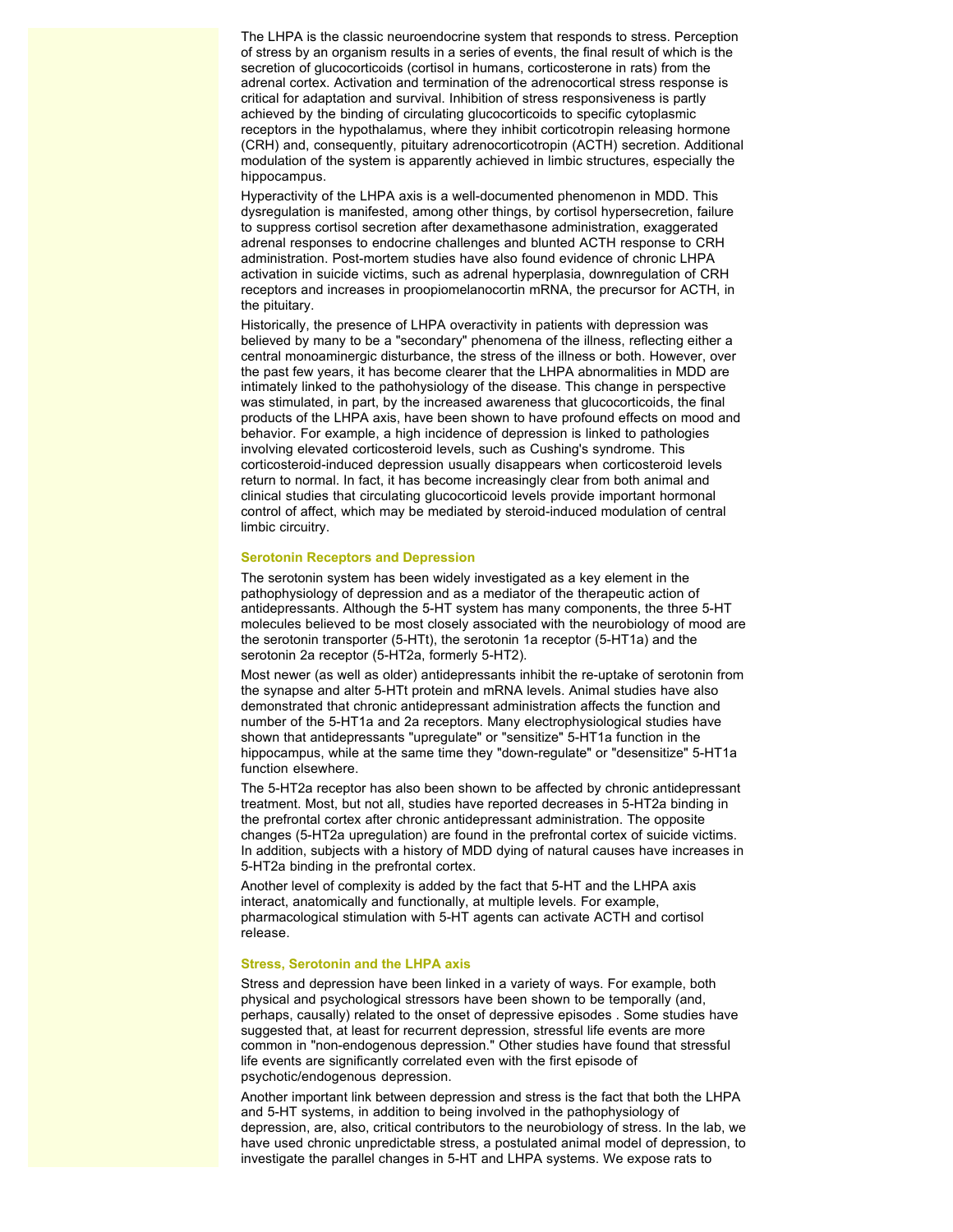different mild to moderate stressors everyday, therefore making the stress "unpredictable" from day to day. Rats that undergo this treatment show LHPA overactivity and increases in peripheral glucocorticoids, very similar to those found in MDD, as well as a significant decrease in 5-HT1a mRNA and binding in the hippocampus and a significant increase in 5-HT2a receptor and mRNA levels in the prefrontal cortex. As stated above, these "opposite" effects (hippocampal 5-HT1a downregulation, cortical 5-HT2a upregulation) are also found in suicide victims with a history of depression.

#### **Antidepressant Medications, the LHPA Axis and 5-HT Receptors**

The LHPA overactivity observed with chronic unpredictable stress can also be prevented by the chronic administration of either imipramine or desipramine, two tricyclic antidepressants. Both desipramine and imipramine also reverse the stress-induced downregulation of 5-HT1a in hippocampus, and the 5-HT2a upregulation in cortex. On the other hand, zimelidine and fluoxetine, two specific serotonin reuptake inhibitors, are unable to prevent the stress-induced elevation in corticosterone levels. This failure to prevent the LHPA overactivity is associated with a failure to restore the 5-HT receptor changes to baseline levels. This suggests that failure of an antidepressant to reverse the LHPA hypersecretion is associated with a failure to prevent the 5-HT receptor "dysregulation" secondary to chronic stress. We have proposed that this may be one of the neurobiological mechanisms underlying "treatment resistance" in patients with severe depression.

There is some clinical evidence that these mechanisms may be operating in depressive disorders. Persistence of hypercortisolemia after antidepressant administration in depressed patients has been associated with relapse and poorer treatment outcome. In addition, some clinical studies have found that tricyclics are more effective than SSRIs in the treatment of melancholia. Venlafaxine, an antidepressant with both norepinephrine and 5-HT reuptake activity, was reported to be more effective than fluoxetine in treating melancholic depression. Since melancholia and severity of depression are associated with a higher incidence of hypercortisolemia, it is possible that the presence of a severely disturbed LHPA axis in this population may be contributing to the relative resistance to SSRI treatment. Interestingly, many augmentation strategies in treatment resistant patients are, in effect, attempts to broaden the biochemical profile of the pharmacological treatment, which may be more effective in reversing LHPA overactivity than a treatment whose main impact is in a single neurotransmitter system.

A Model of the Interplay Between Stress, the LHPA Axis, Serotonin and Antidepressants

Based on the animal and human studies reviewed here, we can generate a working model of the interplay between stress, the LHPA axis, 5-HT receptors and their potential interactions in suicide and depression:

1) Depressed patients, as well as suicide victims, show evidence of overactivity of the LHPA axis. 2) Chronic stress and/or high steroid levels in rats result in an alteration of specific 5-HT receptors (e.g., increases in cortical 5-HT2a, decreases in hippocampal 5-HT1a). 3) Many human studies show the same receptor changes in the brain of suicide victims (increases in cortical 5-HT2a, decreases in hippocampal 5-HT1a) as found in hypercorticoid states. 4) Chronic antidepressant administration causes opposite 5-HT receptor changes to those seen with chronic stress. 5) Antidepressant administration reverses the overactivity of the LHPA axis.

#### **Conclusion**

Corticosteroid modulation of 5-HT receptors has important implications for the pathophysiology and treatment of mood disorders and, perhaps, suicide. This may be one of the mechanisms by which stressful events can precipitate depressive episodes in some (genetically) vulnerable individuals and or precipitate suicidal behavior. Another implication is that altered 5-HT levels or metabolism do not necessarily have to be present for 5-HT receptor abnormalities to occur. Based on the animal data, it is apparent that specific 5-HT receptors may be directly regulated in response to alterations of corticosteroid levels. An important therapeutic implication of this model is the prediction that agents which can reduce the stress response and/or decrease LHPA activation will be useful in the pharmacological treatment of anxiety, depression and, perhaps, suicidal behavior.

If you would like to read the full text of this article and review the associated CME questions, click here

Please note: You will first have to register on the Cyberounds site. If you are not yet a member, please just click here

#### **Source**

*Juan F. López, M.D., The Neurobiology of Depression,* http://www.cyberounds.com